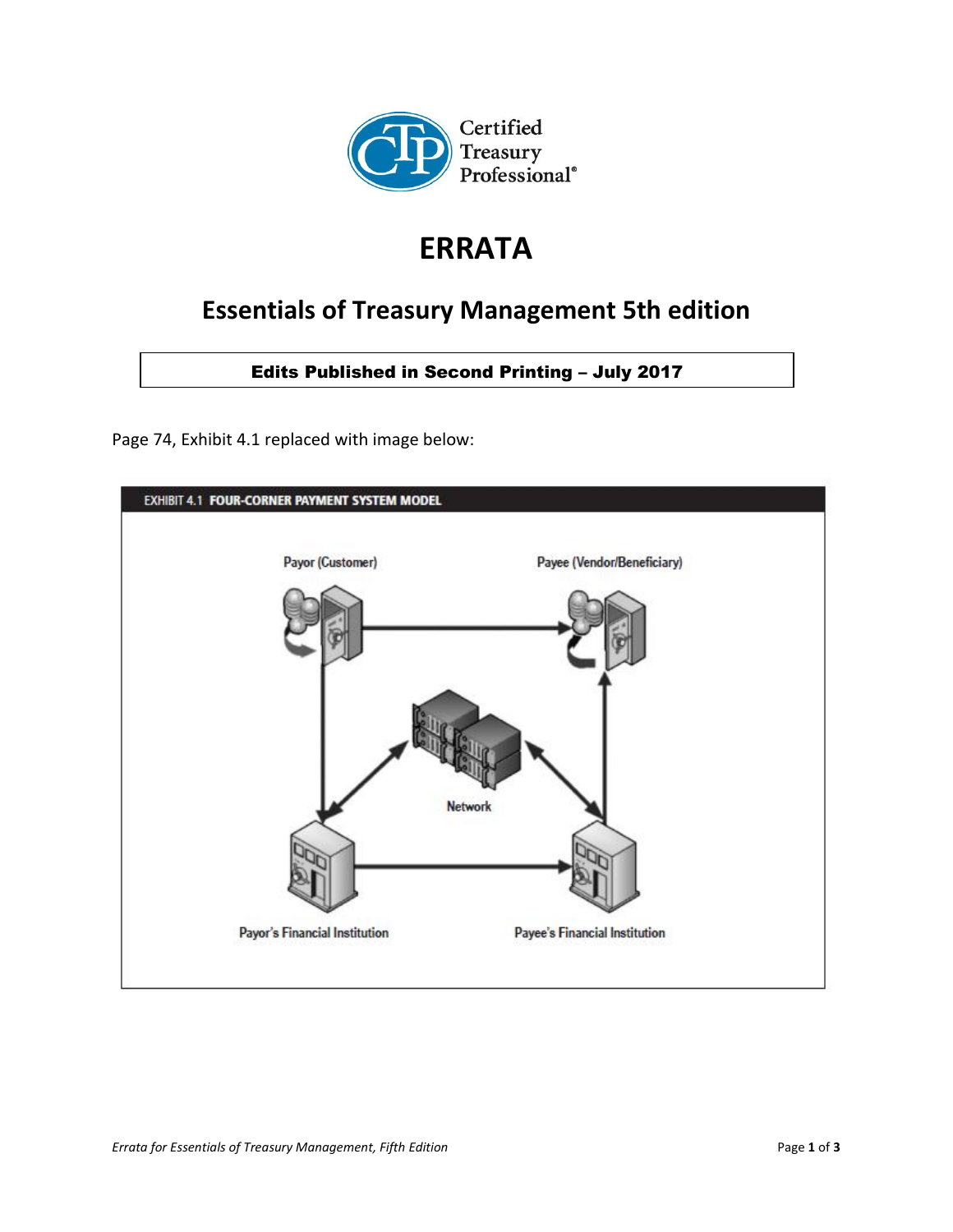Pages 166 – 167, Section V - Replaced *Section A. Assessing Operational Risk of FSPs* due to regulation changes, new text below:

An FSP's operational risk can be monitored via the provider's *SOC 1 Report*<sup>1</sup>. The Statement on Standards for Attestation Engagements (SSAE) No. 18, *Attestation Standards: Clarification and Recodification*, was finalized by the Auditing Standards Board of the American Institute of Certified Public Accountants (AICPA) in 2016 and is the authoritative guidance for reporting on service organizations. Performance and reporting requirements for SOC 1 Reports are covered in SSAE 18, AT-C section 320, *Reporting on an Examination of Controls at a Service Organization Relevant to User Entities (footnote 1) Internal Control Over Financial Reporting*.

SSAE 18 complies with the International Standard on Assurance Engagements (ISAE) No. 3402, *Assurance Reports on Controls at a Service Organization*, which was issued in December 2009 by the International Auditing and Assurance Standards Board (IAASB), part of the International Federation of Accountants (IFAC). ISAE 3402 was developed to provide an international assurance standard for allowing public accountants to issue a report for use by user organizations and their auditors (i.e., user auditors) on the controls at a service organization that are likely to be a part of the user organization's system of internal controls over financial reporting.

FSPs receive significant value from having an SOC 1 or ISAE 3402 engagement performed and report issued. An FSP's audit report with an unqualified opinion that is issued by an independent accounting firm differentiates the FSP from its peers by demonstrating the establishment of effectively designed control objectives and activities. A service auditor's report also helps an FSP build trust with its customers.

Without a current service auditor's report, an FSP may have to entertain multiple audit requests from its customers and their respective auditors. Multiple visits from user auditors can strain the organization's resources. A service auditor's report ensures that all user organizations and their auditors have access to the same information. This will satisfy the user auditor's requirements in many cases.

The service auditor's reports provides valuable information on the FSP's controls and the effectiveness of those controls. The customer receives a detailed description of the FSP's controls and the suitability of the design of the controls (i.e., a Type 1 report) and an independent assessment of whether the controls were placed in operation, suitably designed, and operating effectively (i.e., a Type 2 report).

The firm should provide the service auditor's report to its auditors. Without a service auditor's report, the firm would likely have to incur additional costs in sending its auditors to the FSP to perform additional audit procedures.

 $\overline{\phantom{a}}$ 

<sup>1</sup> An SOC 1 Report is the first of a set of Service Organization Controls (SOC) Reports introduced by the AICPA. SOC 1 is designed for engagements performed under SSAE 18.